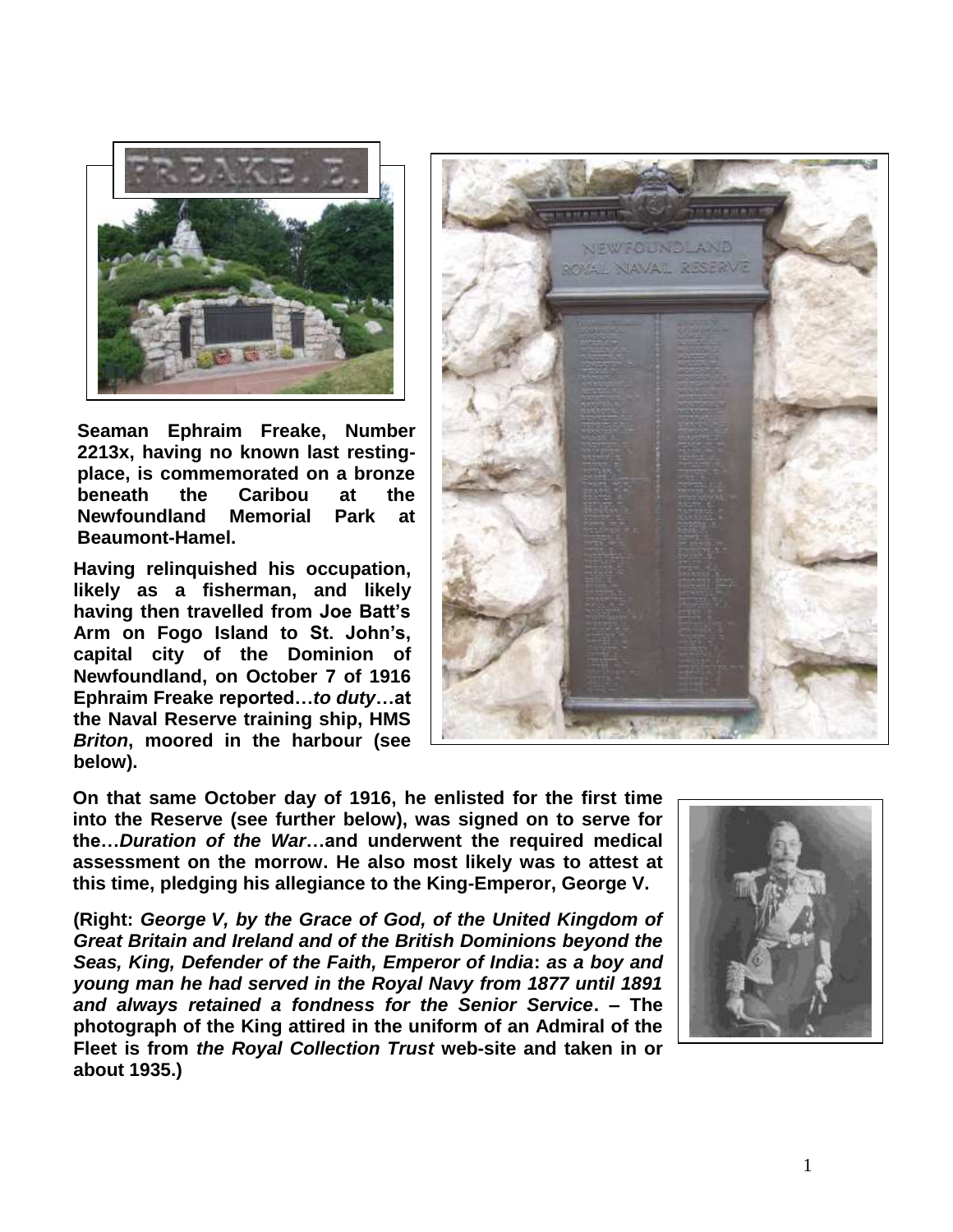*\*At the outset of the War, perhaps because it was felt by the authorities that it would be a conflict of short duration, the recruits enlisted for only a single year. As the War progressed, however, this was obviously going to cause problems and the men were encouraged to re-enlist***.** *Later recruits – as of or about May of 1916 - signed on for the 'Duration' at the time of their original enlistment.*



**(Right above:** *The White Ensign has been flown by the Royal Navy in its present form since about the year 1800 although other naval ensigns had existed for at least two centuries. It consists of a red St. George's Cross – the national flag of England - on a white field with the Union Flag\* in the upper canton.*

*\*The Union Flag is commonly referred to as the 'Union Jack'; this is, in fact, a misnomer since a flag is referred to as a 'Jack' only when flown from the bow of a ship.* 

**Note:** *During the years preceding the Great War the only military force on the Island of Newfoundland – apart from a handful of ill-fated local attempts – was to be the Royal Naval Reserve (Newfoundland). Even so, it was to be some thirty years after the withdrawal of British troops from the Dominion in 1870 before the Reserve came into being in 1902.* 

*Just fewer than four-hundred men were sought to enroll as seamen – apparently automatically at the rank of Able Seaman - and to present themselves annually in St. John's for five years in order to train for a period of twenty-eight days per annum. Allowed to report at a time of their own choosing, it is perhaps not surprising that these volunteers – mostly fishermen – were to opt to train during the winter months when fishing work was minimal.*

*Expenses were apparently defrayed for the most part by the British (Imperial) Government and an attempt was made to ensure the number of recruits would be kept constantly at a maximum. This practice and policy was then to be continued up until the onset of hostilities some twelve years later.*

*Of course, the purpose of having a reserve force at any time is to provide a trained force ready at any time to serve at a time of need or crisis. Thus in August of 1914, upon the Declaration of War by the government in London, hundreds of those men of the Royal Naval Reserve (Newfoundland) were to make their way to St. John's, from there to take passage overseas to bolster the ranks of the Royal Navy.*

*An elderly vessel, HMS Calypso, having become surplus to the Admiralty's needs, had been provided to the Dominion of Newfoundland by the Royal Navy in 1902 for training purposes. After some debate it was eventually decided that she would be permanently moored in the harbour of the capital, her superstructure reduced, and a wooden shelter built on her upper deck to provide training facilities and living quarters for the prospective naval recruits.* 

**(continued)**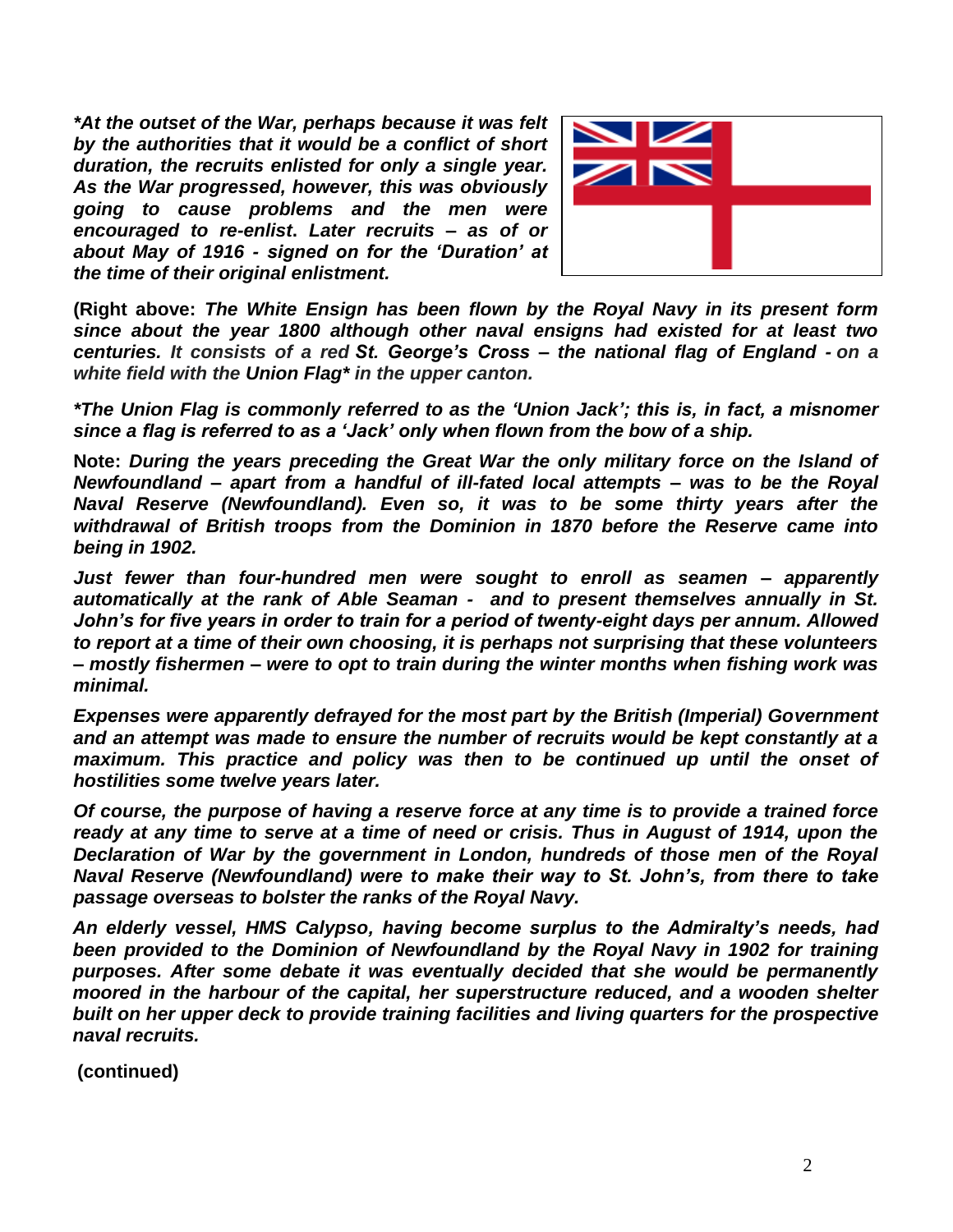**(Right below:** *HMS 'Calypso' is seen here in full sail. The vessel was to be recommissioned 'HMS Briton' in 1916 when a new 'Calypso', a modern cruiser, was launched by the Royal Navy***. – The Royal Navy photograph dated 1898 is by courtesy of the** *Admiralty House Museum***)**

**Five weeks and three days after having been…***taken on strength***…at '***Calypso'***, his sparse Service Records suggest that it was on November 14, having by that time been promoted from the rank of** *Seaman Recruit***, that the now-Seaman Freake was on his way to the United Kingdom.**

**The Discharge Register of the Royal Naval Reserve (Newfoundland) records that it was on the** *Reid Company* **ship, the SS** *Sagona* **that he, Seaman Freake, and the others of his draft were to leave St. John's for the United Kingdom and for** *overseas service.* 

**(Right:** *Naval reservists from Newfoundland at some time during the early days of the Great War, before their departure for the United Kingdom* **- from** *The War Illustrated***)**

**However, local newspapers report that while the vessel was to sail on that date with one-hundred fifty passengers on board, it – and they – were to travel directly by sea only as far as North Sydney\* from where the naval reservists were then obliged to travel by train via Halifax to the Canadian port-city of Québec.**

**\****Where the ship was to be for the next while, going back and forth to Port aux Basques.*

**Transport to the United Kingdom for the one-hundred twentyeight Newfoundland naval reservists – although as was often the case, they were identified as Canadians – and their (presumed) officers was to be provided by the** *White Star* **liner,** *Northland***, which had originated its voyage from Montréal and was on its way to Liverpool on England's west coast.** 

*Northland* **arrived there on December 1 of that 1916.**

**(Right above:** *'Northland' was originally the Belgian ship 'Zeeland', but her Germansounding name obliged the war-time British owners to change it to the more expedient 'Northland'. Employed for a while as a troop-ship, in August of 1916 she recommenced her commercial runs, carrying military personnel whenever the situation presented itself.* **– photograph of a peace-time** *Zeeland* **in 1906 from Wikipedia)**

**(continued)**





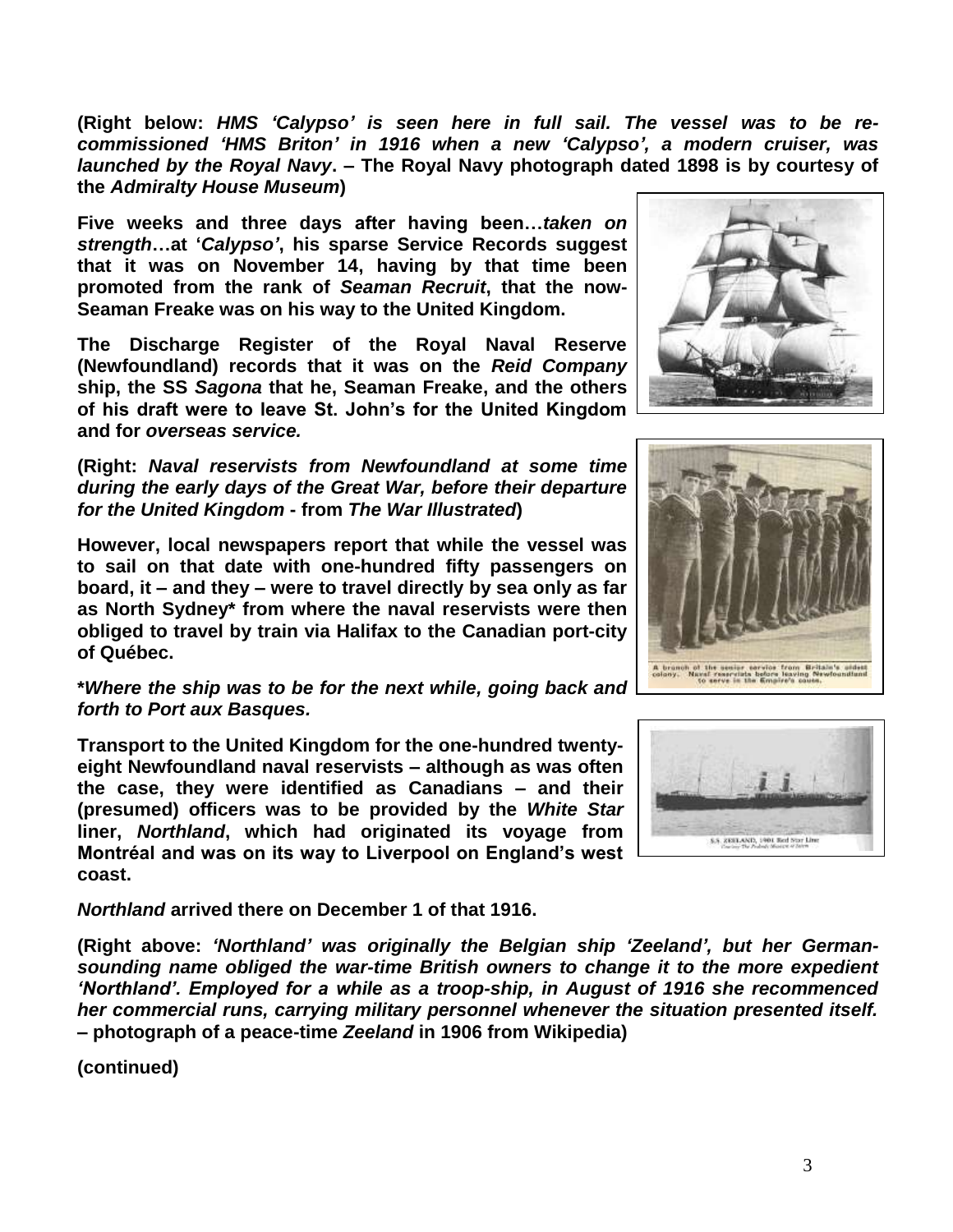**On December 1 of that 1916,** *Northland* **having docked in Liverpool, the Naval Reserve personnel would thereupon have been either posted directly to a ship or ordered to undergo further training – or to simply await a posting to one of His Majesty's ships - at one of various Royal Navy establishments – these for the most part operating around the coast of England.**

**In the case of Seaman Freake, not having immediately been attached to a vessel,** *Victory I* **(see below) was the establishment to which he was directed and where he was to remain until likely the end of the third week of January of the New Year, 1916 – although exactly what his occupations, apart from waiting, were to be during this period of wearing a capband emblazoned** *HMS Victory* **is not clear.**

**\****The Royal Navy had a disciplinary system which in certain ways differed from civil – and even Army – law; but for it to be employed, a sailor had to be attached to a ship. While at sea, of course, this posed no problem, but when a sailor was performing duties on land that were not associated directly to a particular ship he still had to be held accountable for any untoward behaviour.*

*The Navy's training establishments were for the most part on land: Devonport (although apparently it was only a shore-base during the Great War), Chatham, and Portsmouth for*  example, were land bases for many thousands of naval personnel, some of who were *permanently stationed there. Thus the practice became to base an elderly or even obsolete ship in the nearby port to be, nominally, the vessel to which this personnel was to be attached. This appears to have been the procedure for the large number of shore bases organized around the coast of the United Kingdom during the Great War.*

*Thus, HMS 'Victory', the base to which Seaman Freake had been ordered after his arrival in the United Kingdom from Newfoundland, was not only all the buildings and facilities on shore, but also HMS 'Victory' the warship, the vessel from which Admiral Nelson had directed the Battle of Trafalgar – although the ship's illustrious history is not limited to that one single incident.*

*It was also the name which all the sailors attached to HMS 'Victory' were to have emblazoned on the bands of their afore-mentioned caps.*



*Furthermore, these establishments were at times divided into sections: 'Victory I' was where the seamen (as opposed to the engine-room personnel, for example, in 'Victory II') such as Seaman Freake were to be stationed while awaiting a posting to one of His Majesty's ships.*

**(Right above:** *HMS 'Victory' is seen here in dry dock in the southern English naval portcity of Portsmouth where she has been since the late 1920s – photograph from Wikipedia***)**

**When Seaman Freake's attachment to a ship had been decided, it was to be to an armed merchant cruiser, HMS** *Laurentic.* **A number of Newfoundland naval reservists, having by**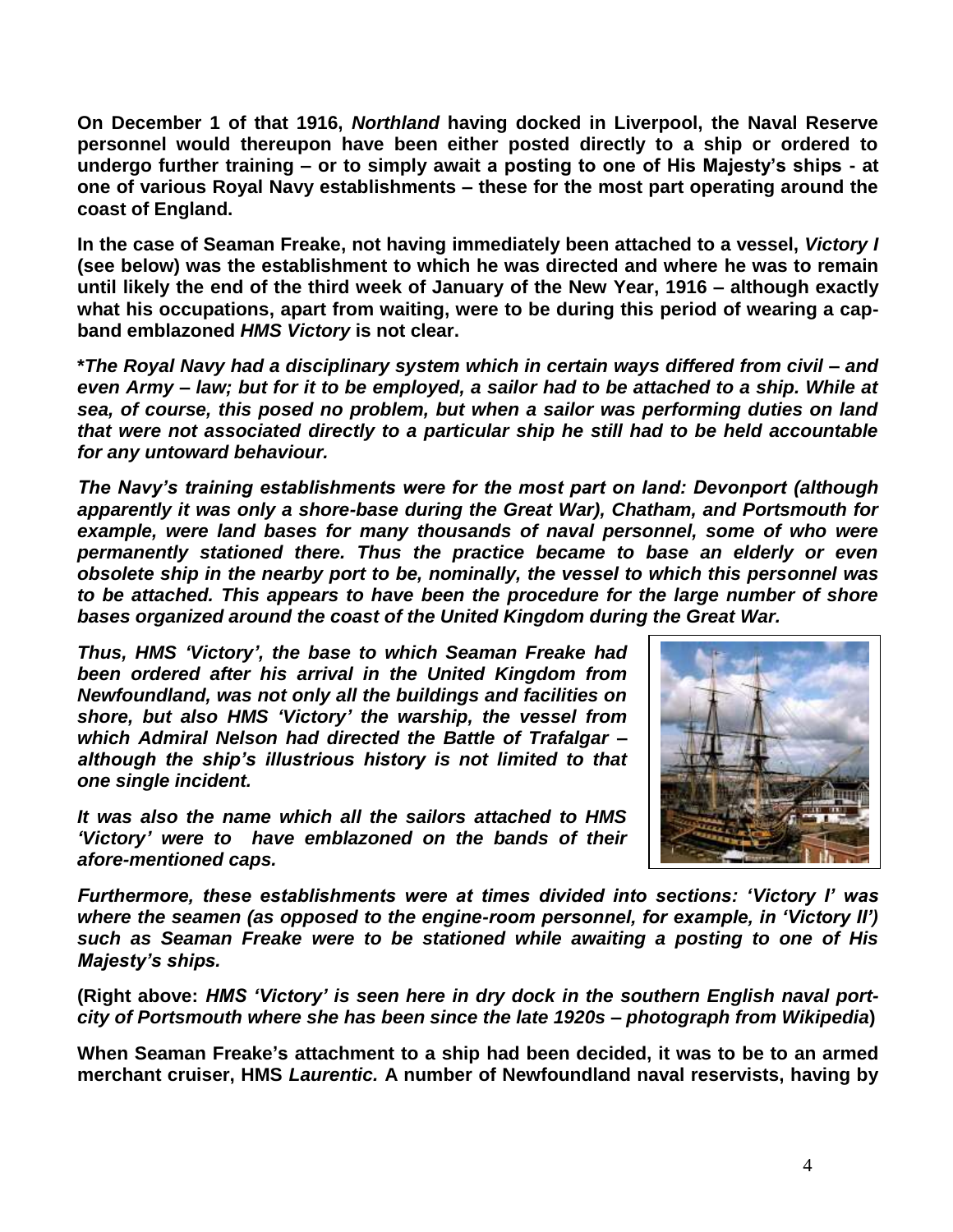**this time been deemed worthy of a month's furlough at home, were to travel – likely to Halifax – on her and at the same time.**

**(Right:** *The photograph of 'Laurentic', likely seen here in peace-time as no guns are visible on her decks, is from the Naval-History.net web-site***)**

**Such, of course, was possibly not the case of Seaman Freake since he had arrived in the United Kingdom only as late as December 1, only eight weeks prior to the sailing-date of HMS** *Laurentic***. It is more likely that he was sailing on her as a working member of the crew rather than as a sailor going home on leave.**



**The ship was to sail from Birkenhead, a port adjacent to Liverpool, on that January 23 with a reported four-hundred seventy-five\* persons on board as well as some forty tons of gold with which to buy munitions in North America.**

*\*While it is recorded that 'Laurentic' was carrying no passengers or troops, it should be remembered that some of those on board were returning home for leave or for repatriation.*

**While passing by the north-west coast of Ireland on the morning of January 25, the ship unexpectedly put into the small town of Buncrana in Lough (pronounced as in** *Loch Ness***) Swilly to put ashore several sick crew-members. At five o'clock on that same afternoon** *Laurentic* **was under way again.**

**She then passed through the protective boom at the entrance to Lough Swilly and gathered speed – it was apparently for her speed that she had been chosen to carry the gold as she could out-run most ships and any U-boat. She was barely three kilometres from the coast when she struck two German mines in quick succession and rapidly began to sink; nor after the second explosion was there any power and thus no distress signal could be sent.**

**There was little time to lower the life-boats although apparently all on board** *Laurentic***, apart from perhaps some engine-room personnel who were already dead, were able to board them. It was to do them little good.**





**(continued)**